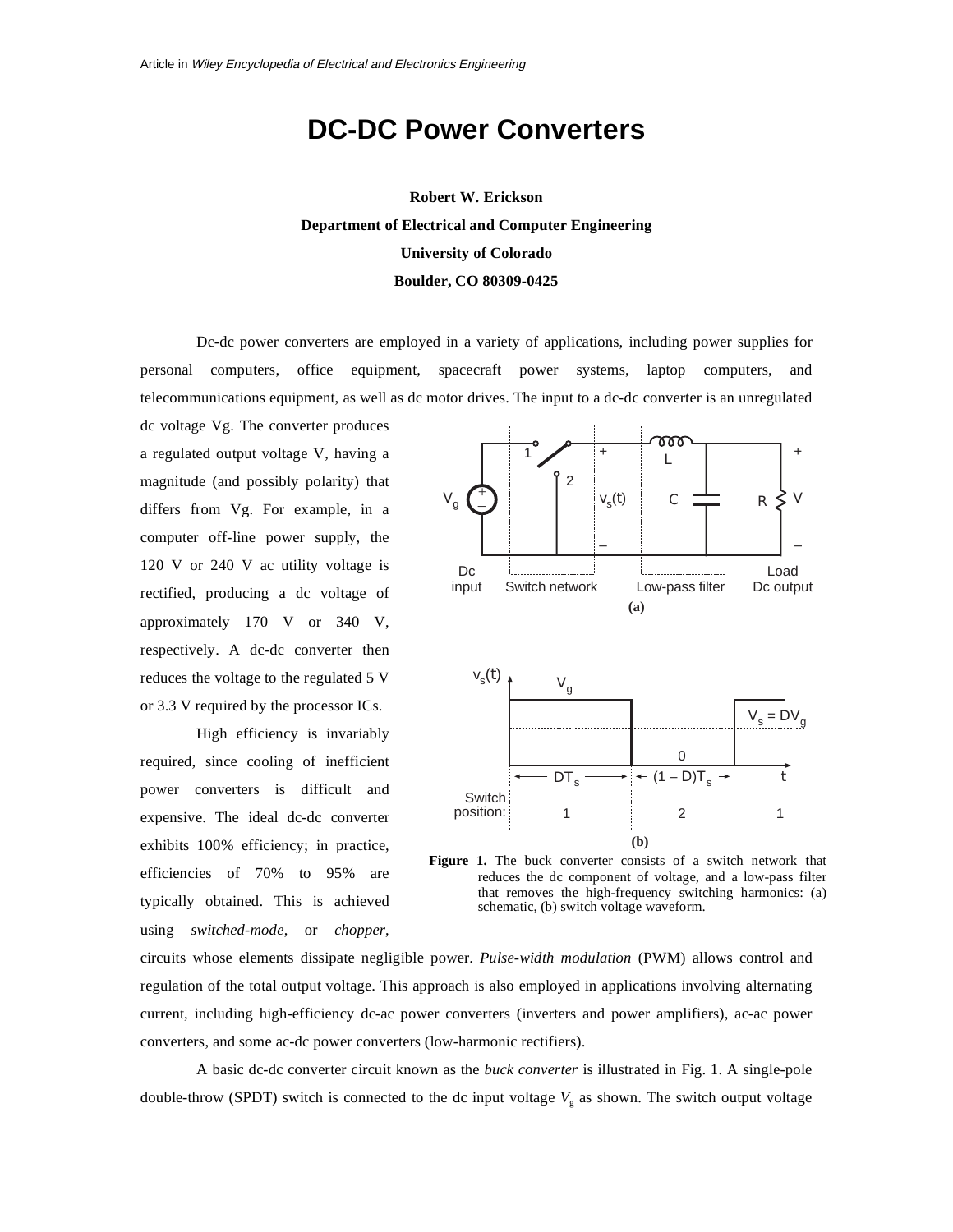$v<sub>s</sub>(t)$  is equal to  $V<sub>g</sub>$  when the switch is in position 1, and is equal to zero when the switch is in position 2. The switch position is varies periodically, such that  $v<sub>s</sub>(t)$  is a rectangular waveform having period  $T<sub>s</sub>$  and duty cycle *D*. The duty cycle is equal to the fraction of time that the switch is connected in position 1, and hence  $0 \le D \le 1$ . The *switching frequency*  $f_s$  is equal to  $1/T_s$ . In practice, the SPDT switch is realized using semiconductor devices such as diodes, power MOSFETs, IGBTs, BJTs, or thyristors. Typical switching frequencies lie in the range 1 kHz to 1 MHz, depending on the speed of the semiconductor devices.

The switch network changes the dc component of the voltage. By Fourier analysis, the dc component of a waveform is given by its average value. The average value of  $v<sub>s</sub>(t)$  is given by

$$
V_s = \frac{1}{T_s} \int_0^{T_s} v_s(t)dt = DV_g
$$
 (1)

The integral is equal to the area under the waveform, or the height  $V_g$  multiplied by the time  $DT_s$ . It can be seen that the switch network reduces the dc component of the voltage by a factor equal to the duty cycle *D*. Since  $0 \le D \le 1$ , the dc component of  $V_s$  is less than or equal to  $V_s$ .

The power dissipated by the switch network is ideally equal to zero. When the switch contacts are closed, then the voltage across the contacts is equal to zero and hence the power dissipation is zero. When the switch contacts are open, then there is zero current and the power dissipation is again equal to zero. Therefore, the ideal switch network is able to change the dc component of voltage without dissipation of power.

In addition to the desired dc voltage component  $V_s$ , the switch waveform  $v_s(t)$  also contains undesired harmonics of the switching frequency. In most applications, these harmonics must be removed, such that the converter output voltage  $v(t)$  is essentially equal to the dc component  $V = V_s$ . A low-pass filter is employed for this purpose. The converter of Fig. 1 contains a single-section *L-C* low-pass filter. The filter has corner frequency  $f_0$  given by

$$
f_0 = \frac{1}{2\pi\sqrt{LC}}\tag{2}
$$

The corner frequency  $f_0$  is chosen to be sufficiently less than the switching frequency  $f_s$ , so that the filter essentially passes only the dc component of  $v<sub>s</sub>(t)$ . To the extent that the inductor and capacitor are ideal, the filter removes the switching harmonics without dissipation of power. Thus, the converter produces a dc output voltage whose magnitude is controllable via the duty cycle *D*, using circuit elements that (ideally) do not dissipate power.

The *conversion ratio M*(*D*) is defined as the ratio of the dc output voltage *V* to the dc input voltage  $V_{\rm g}$  under steady-state conditions:

$$
M(D) = \frac{V}{V_g} \tag{3}
$$

For the buck converter, *M*(*D*) is given by

$$
M(D) = D \tag{4}
$$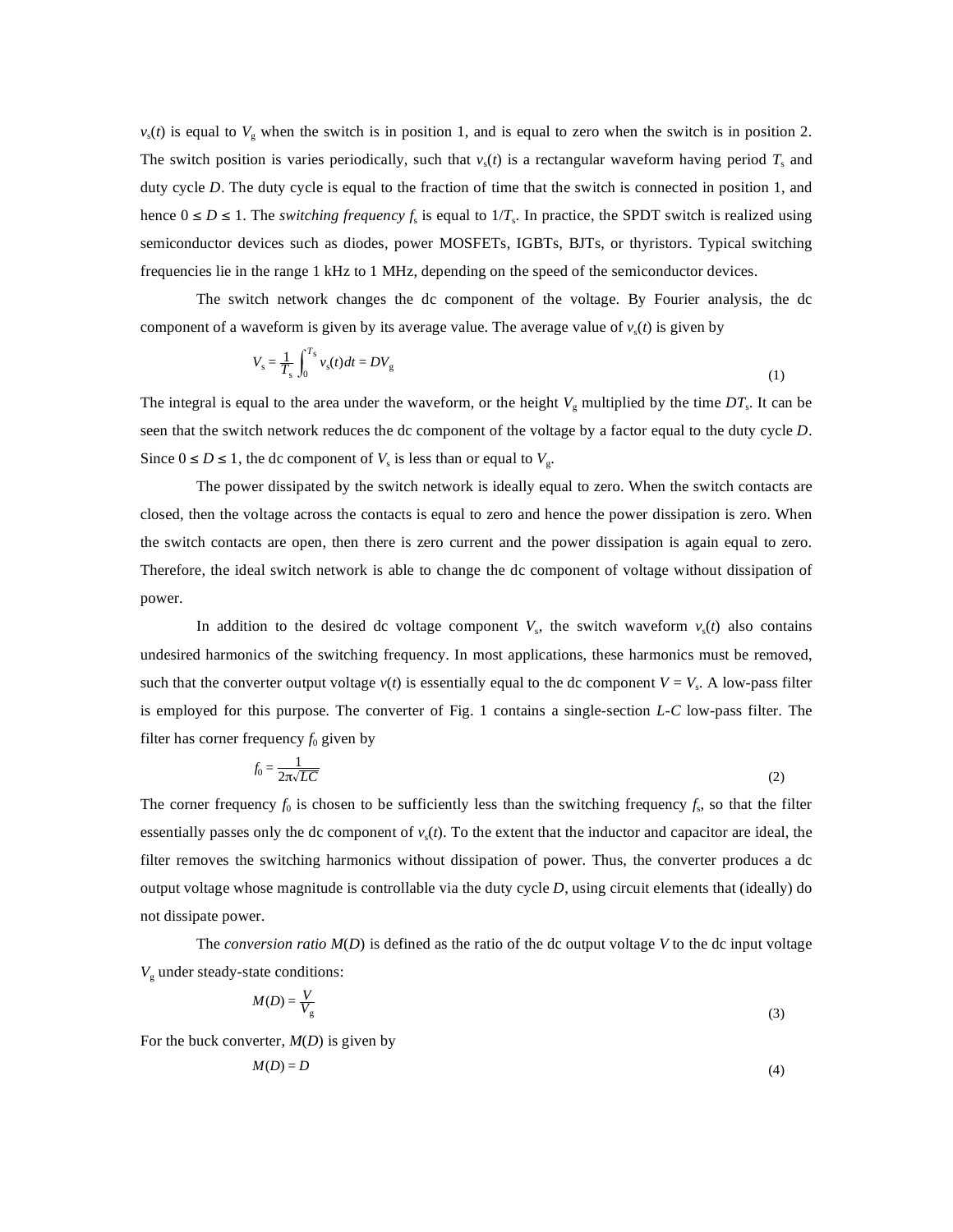This equation is plotted in Fig. 2. It can be seen that the dc output voltage *V* is controllable between 0 and  $V_g$ , by adjustment of the duty cycle *D*.



Figure 3 illustrates one way to realize the switch network in the buck converter, using a power MOSFET and diode. A gate drive circuit switches the MOSFET between the conducting (on) and blocking (off) states, as commanded by a logic signal  $\delta(t)$ . When  $\delta(t)$ is high (for  $0 < t < DT_s$ ), then MOSFET  $Q_1$  conducts with negligible

drain-to-source voltage. Hence,  $v_s(t)$  is approximately equal to  $V_g$ , and the diode is reverse-biased. The positive inductor current  $i_L(t)$  flows through the MOSFET. At time  $t = DT_s$ ,  $\delta(t)$  becomes low, commanding MOSFET  $Q_1$  to turn off. The inductor current must continue to flow; hence,  $i_L(t)$  forward-biases diode  $D_1$ , and  $v<sub>s</sub>(t)$  is now approximately equal to zero. Provided that the inductor current  $i<sub>1</sub>(t)$  remains positive, then diode  $D_1$  conducts for the remainder of the switching period. Diodes that operate in the manner are called *freewheeling diodes*.

Since the converter output voltage  $v(t)$  is a function of the switch duty cycle *D*, a control system can be constructed that varies the duty cycle to cause the output voltage to follow a given reference  $v_r$ . Figure 3 illustrates the block diagram of a simple converter feedback system. The output voltage is sensed using a voltage divider, and is compared with an accurate dc reference voltage  $v_r$ . The resulting error signal is passed through an op-amp compensation



**Figure 3**. Realization of the ideal SPDT switch using a transistor and freewheeling diode. In addition, a feedback loop is added for regulation of the output voltage.

network. The analog voltage  $v_c(t)$  is next fed into a *pulse-width modulator*. The modulator produces a switched voltage waveform that controls the gate of the power MOSFET  $Q_1$ . The duty cycle *D* of this waveform is proportional to the control voltage  $v_c(t)$ . If this control system is well designed, then the duty cycle is automatically adjusted such that the converter output voltage  $\nu$  follows the reference voltage  $\nu_r$ , and is essentially independent of variations in  $v_{\rm g}$  or load current.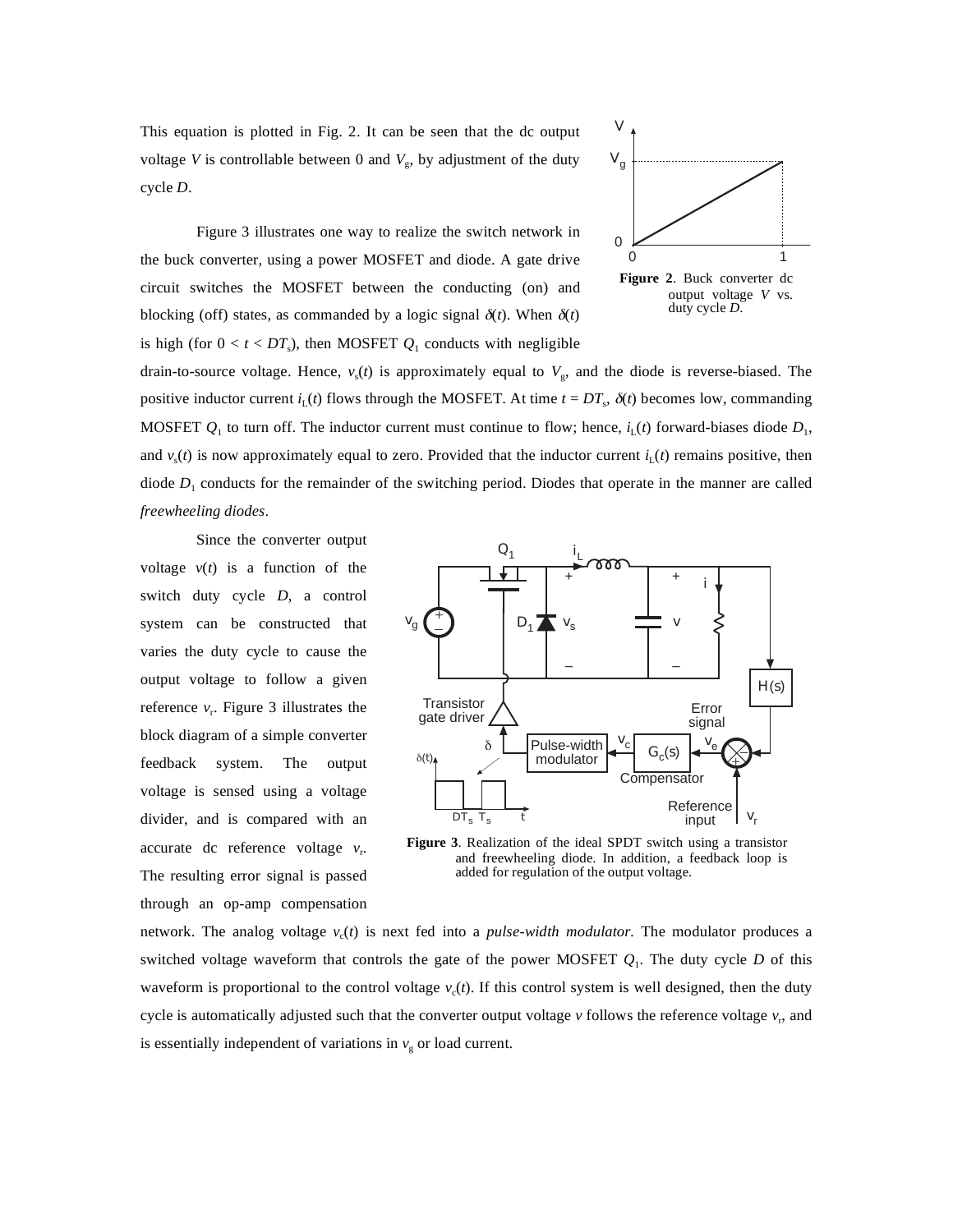# **Converter circuit topologies**

A large number of dc-dc converter circuits are known that can increase or decrease the magnitude of the dc voltage and/or invert its polarity [1-5]. Figure 4 illustrates several commonly used dc-dc converter circuits, along with their respective conversion ratios. In each example, the switch is realized using a power MOSFET and diode; however, other semiconductor switches such as IGBTs, BJTs, or thyristors can be substituted if desired.

The first converter is the buck converter, which reduces the dc voltage and has conversion ratio  $M(D) = D$ . In a similar topology known as the boost converter, the positions of the switch and inductor are interchanged. This converter produces an output voltage *V* that is greater in magnitude than the input voltage  $V_g$ . Its conversion ratio is  $M(D) = 1/(1 - D)$ .

In the buck-boost converter, the switch alternately connects the inductor across the power input and output voltages. This converter inverts the polarity of the voltage, and can either increase or decrease the voltage magnitude. The conversion ratio is  $M(D) = -D/(1 - D)$ .

The Cuk converter contains inductors in series with the converter input and output ports. The switch network alternately connects a capacitor to the input and output inductors. The conversion ratio *M*(*D*) is identical to that of the buck-boost converter. Hence, this converter also inverts the voltage polarity, while either increasing or decreasing the voltage magnitude.

The single-ended primary inductance converter (SEPIC) can also either increase or decrease the voltage magnitude. However, it does not invert the polarity. The conversion ratio is  $M(D) = D/(1 - D)$ .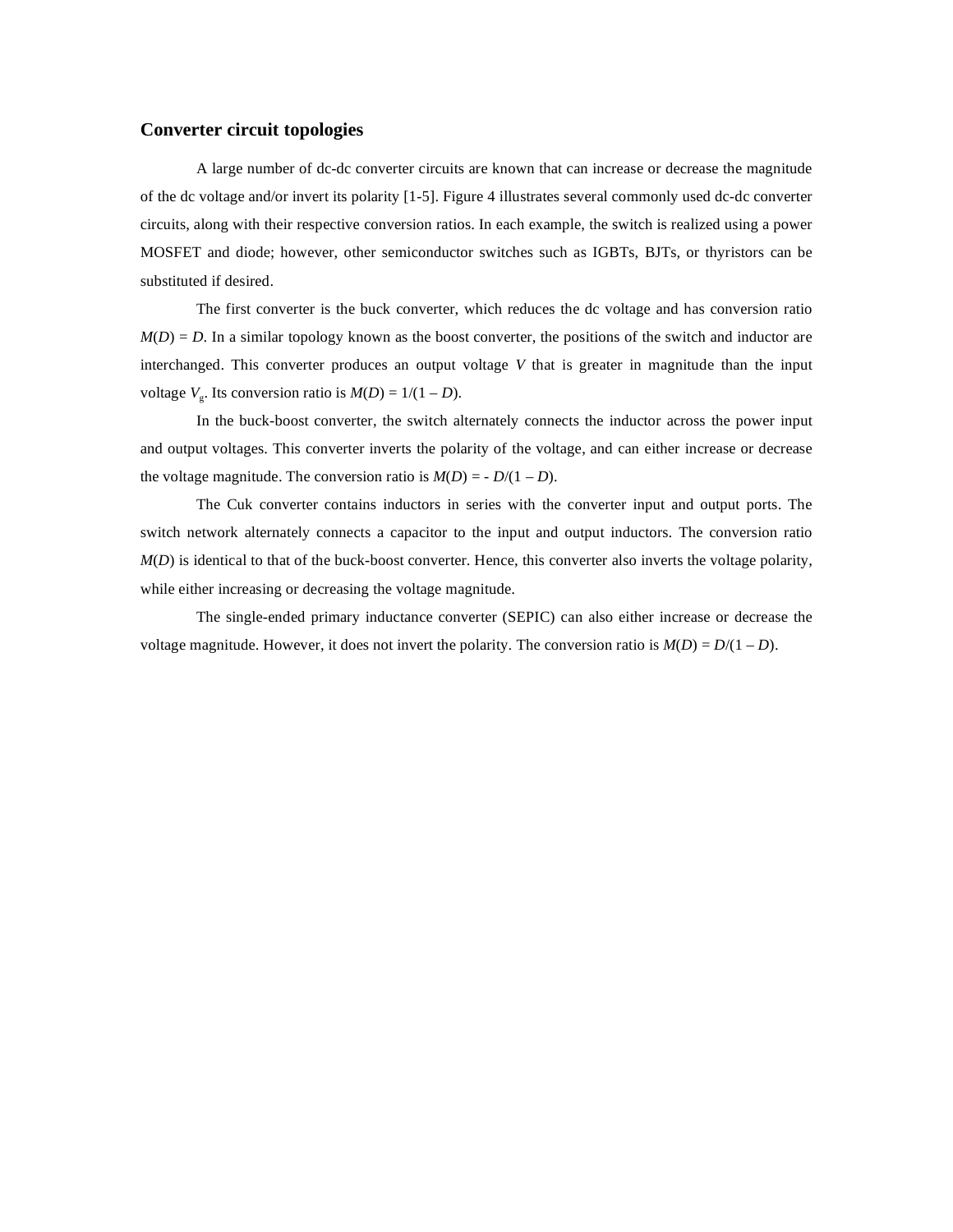Buck converter



**Figure 4.** Several basic dc-dc converters and their dc conversion ratios  $M(D) = V/V_g$ .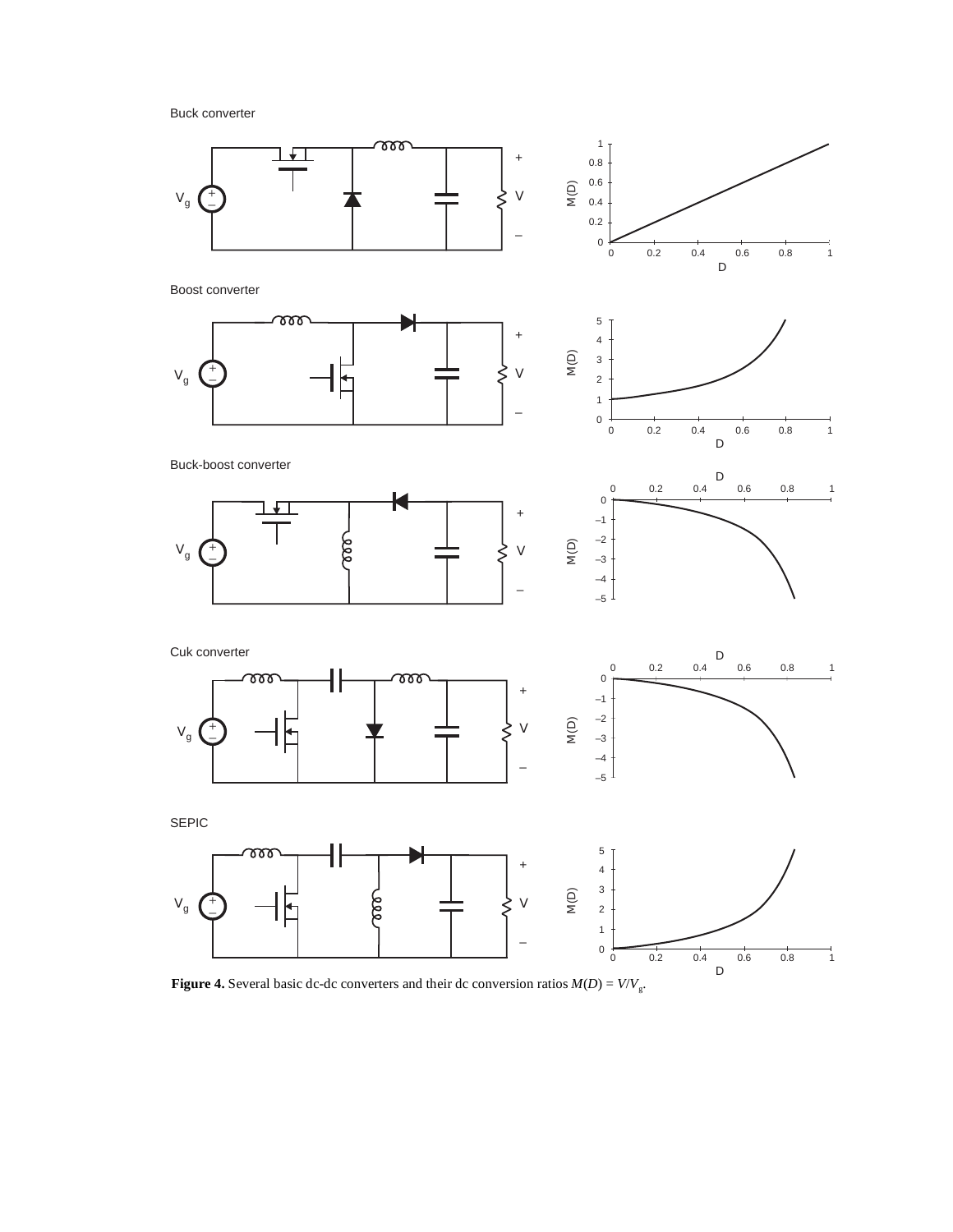## **Analysis of converter waveforms**

Under steady-state conditions, the voltage and current waveforms of a dc-dc converter can be found by use of two basic circuit analysis principles. The principle of *inductor volt-second balance* states that the average value, or dc component, of voltage applied across an ideal inductor winding must be zero. This principle also applies to each winding of a transformer or other multiple winding magnetic devices. Its dual, the principle of *capacitor amp-second* or *charge balance*, states that the average current that flows through an ideal capacitor must be zero. Hence, to determine the voltages and currents of dc-dc converters operating in periodic steady state, one averages the inductor current and capacitor voltage waveforms over one switching period, and equates the results to zero.

The equations are greatly simplified by use of a third artifice, the *small ripple approximation*. The inductor currents and capacitor voltages contain dc components, plus *switching ripple* at the switching frequency and its harmonics. In most well designed converters, the switching ripple is small in magnitude compared to the dc components. For inductor currents, a typical value of switching ripple at maximum load is 10% to 20% of the dc component of current. For an output capacitor voltage, the switching ripple is typically required to be much less than 1% of the dc output voltage. In both cases, the ripple magnitude is small compared with the dc component, and can be ignored.

As an example, consider the boost converter of Fig. 5(a). A resistor  $R_{\rm L}$  is included in series with the inductor, to model the resistance of the inductor winding. It is desired to determine simple expressions for the output voltage *V*, inductor current  $I_L$ , and efficiency  $\eta$ . Typical inductor voltage and capacitor current waveforms are sketched in Fig. 5(b).

With the switch in position 1, the inductor voltage is equal to  $v_L(t) = V_g - i_L(t)R_L$ . By use of the small ripple approximation, we can replace  $i_{\text{L}}(t)$  with its dc component  $I_{\text{L}}$ , and hence obtain  $v_L(t) \approx V_g - I_L R_L$ . Likewise, the capacitor current is equal to  $i_C(t) = -v(t)/R$ , which can be approximated as  $i_C(t) \approx -V/R$ .





**Figure 5.** A nonideal boost converter: (a) schematic, (b) inductor voltage and capacitor current waveforms.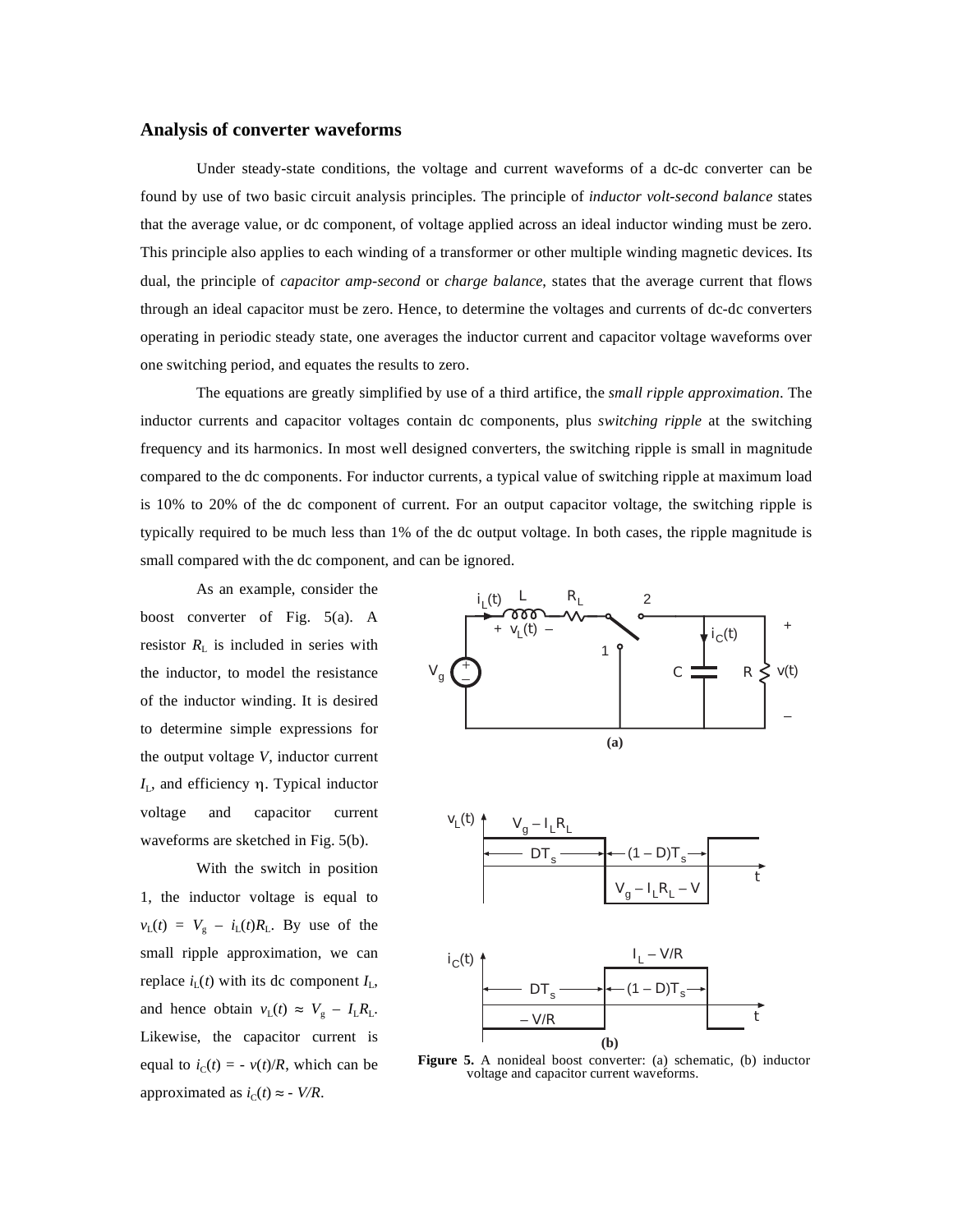When the switch is in position 2, the inductor is connected between the input and output voltages. The inductor voltage can now be written  $v_L(t) = V_g - i_L(t)R_L - v(t) \approx V_g - I_LR_L - V$ . The capacitor current can be expressed as  $i_C(t) = i_L(t) - v(t)/R \approx I_L - V/R$ .

When the converter operates in steady state, the average value, or dc component, of the inductor voltage waveform  $v_L(t)$  must be equal to zero. Upon equating the average value of the  $v_L(t)$  waveform of Fig. 5(b) to zero, we obtain

$$
0 = D(V_g - I_L R_L) + (1 - D)(V_g - I_L R_L - V)
$$
\n(5)

Likewise, application of the principle of capacitor charge balance to the capacitor current waveform of Fig. 5(b) leads to

$$
0 = D\left(-\frac{V}{R}\right) + (1 - D)\left(I - \frac{V}{R}\right) \tag{6}
$$

Equations (5) and (6) can now be solved for the unknowns *V* and  $I_L$ . The result is

$$
\frac{V}{V_g} = \frac{1}{(1 - D)} \frac{1}{\left(1 + \frac{R_L}{(1 - D)^2 R}\right)}
$$
(7)  

$$
I_L = \frac{V_g}{(1 - D)^2 R} \frac{1}{\left(1 + \frac{R_L}{(1 - D)^2 R}\right)}
$$
(8)

Equation (7) is plotted in Fig. 6, for several values of  $R_L/R$ . In the ideal case when  $R_L = 0$ , the voltage conversion ratio  $M(D)$  is equal to one at  $D = 0$ , and tends to infinity as *D* approaches one. In the practical case where some small

inductor resistance  $R_{\rm L}$  is present, the output voltage tends to zero at *D* = 1. In addition, it can be seen that the inductor winding resistance *R*<sup>L</sup> (and other loss elements as well) limits the maximum output voltage that the converter can produce. Obtaining a given large value of *V*/*V*<sup>g</sup> requires that the winding resistance  $R_{\text{L}}$  be



Figure 6. Output voltage vs. duty cycle, for the nonideal boost converter of Fig. 5.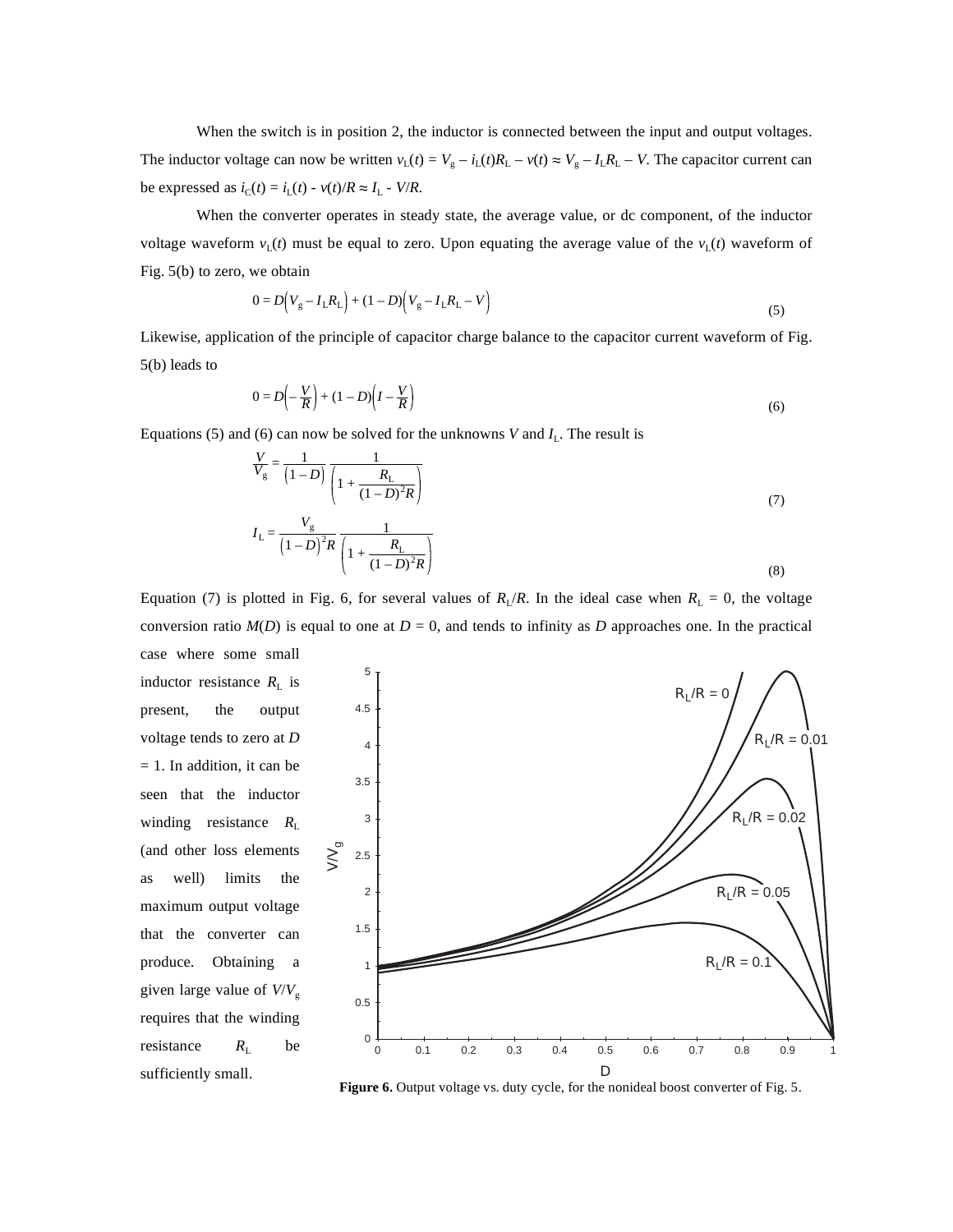The converter efficiency can also be determined. For this boost converter example, the efficiency is equal to

$$
\eta = \frac{P_{\text{out}}}{P_{\text{in}}} = \frac{(V^2/R)}{(V_g I_L)}\tag{9}
$$

Substitution of Eqs. (7) and (8) into Eq. (9) leads to

$$
\eta = \frac{1}{\left(1 + \frac{R_{\rm L}}{(1 - D)^2 R}\right)}
$$
(10)

This expression is



 $(1 – D)$  approaches zero. Consequently, the efficiency is high at low duty cycles, but decreases rapidly to zero near  $D = 1$ . This behavior is typical of converters having boost or buck-boost characteristics.

# **Transformer isolation**

duty cycles where

In the majority of applications, it is desired to incorporate a transformer into the switching converter, to obtain dc isolation between the converter input and output. For example, in off-line power supply applications, isolation is usually required by regulatory agencies. This isolation could be obtained by simply connecting a 50 Hz or 60 Hz transformer at the power supply ac input terminals. However, since transformer size and weight vary inversely with frequency, incorporation of the transformer into the converter can make significant improvements: the transformer then operates at the converter switching frequency of tens or hundreds of kilohertz. The size of modern ferrite power transformers is minimized at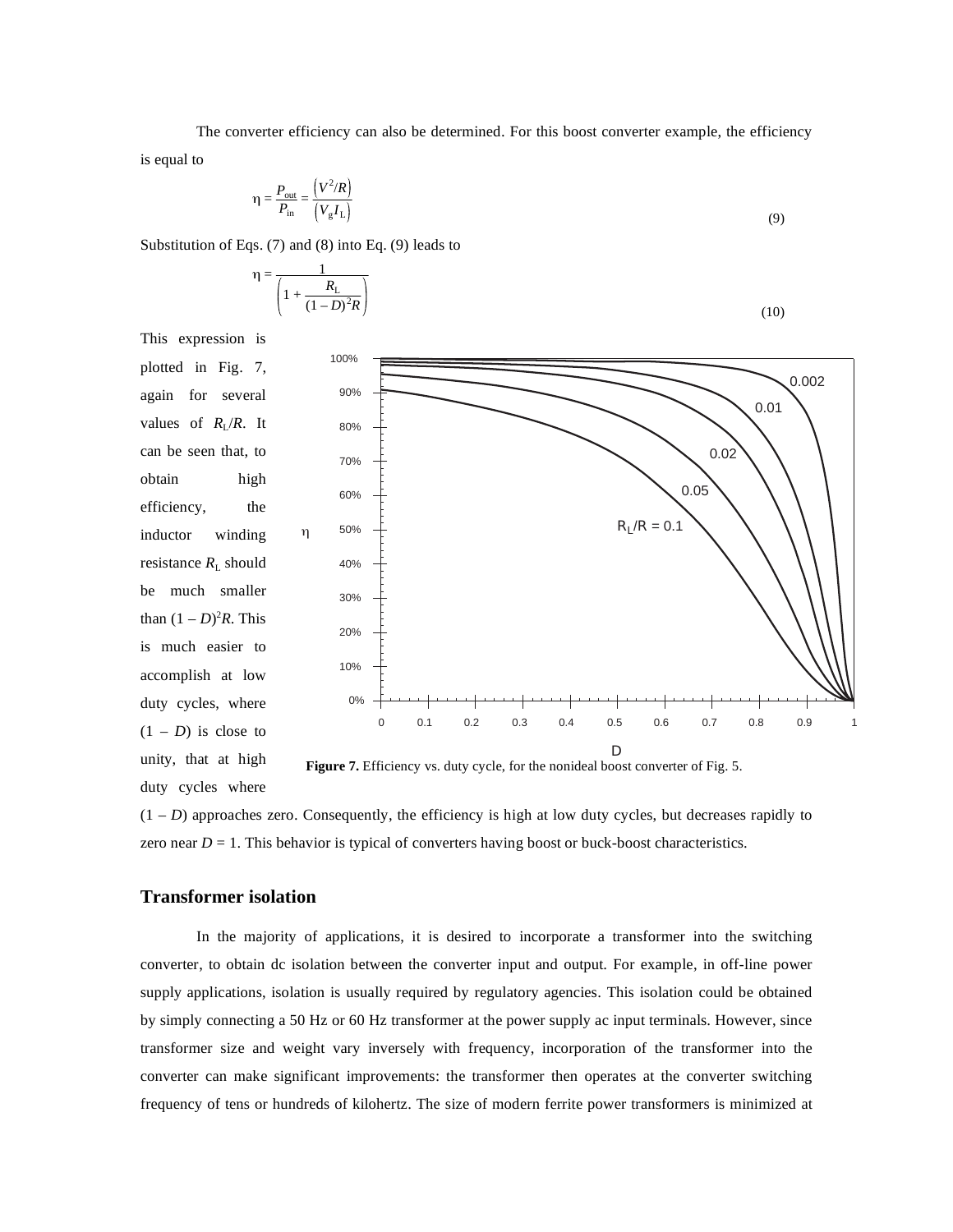operating frequencies ranging from several hundred kilohertz to roughly one Megahertz. These high frequencies lead to dramatic reductions in transformer size.

When a large step-up or step-down conversion ratio is required, the use of a transformer can allow better converter optimization. By proper choice of the transformer turns ratio, the voltage or current stresses imposed on the transistors and diodes can be minimized, leading to improved efficiency and lower cost.

Multiple dc outputs can also be obtained in an inexpensive manner, by adding multiple secondary windings and converter secondary-side circuits. The secondary turns ratios are chosen to obtain the desired output voltages. Usually, only one output voltage can be regulated, via control of the converter duty cycle, so wider tolerances must be allowed for the auxiliary output voltages. *Cross regulation* is a measure of the variation in an auxiliary output voltage, given that the main output voltage is regulated perfectly.

The basic operation of transformers in most power converters can be understood by replacing the transformer with the simplified model illustrated in Fig. 8. The model neglects losses and imperfect coupling between windings; such phenomena are usually









considered to be converter nonidealities. The model consists of an ideal transformer plus a shunt inductor known as the magnetizing inductance  $L<sub>M</sub>$ . This inductor models the magnetization of the physical transformer core, and hence it must obey all of the usual rules for inductors. In particular, volt-second balance must be maintained on the magnetizing inductance. Furthermore, since the voltages of all windings of the ideal transformer are proportional, volt-second balance must be maintained for each winding. Failure to achieve volt-second balance leads to transformer saturation and, usually, destruction of the converter. The means by which transformer volt-second balance is achieved is known as the *transformer reset* mechanism.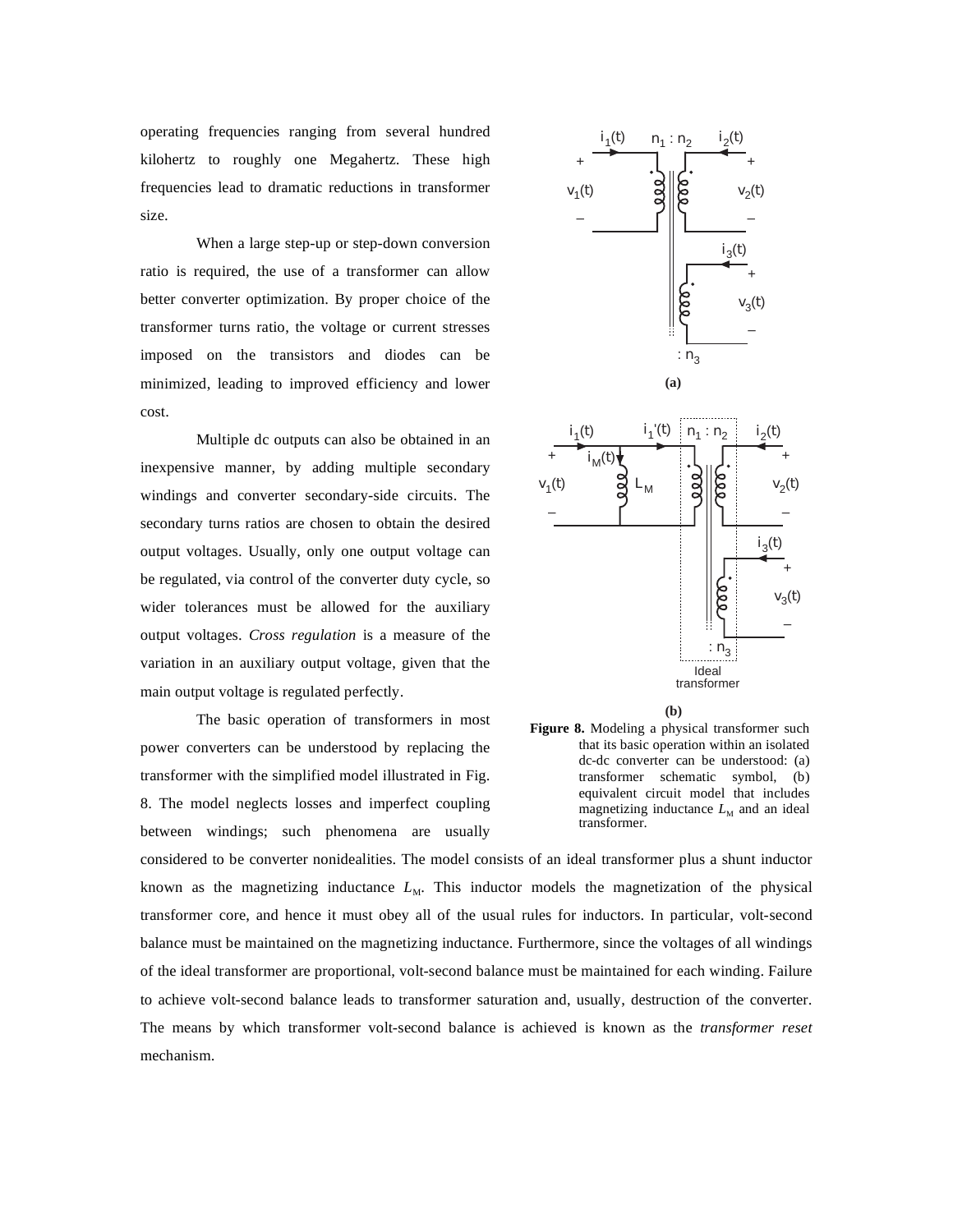There are several ways of incorporating transformer isolation into any dc-dc converter. The fullbridge, half-bridge, forward, and push-pull converters are commonly used isolated versions of the buck converter. Similar isolated variants of the boost converter are known. The flyback converter is an isolated version of the buck-boost converter. Isolated variants of the SEPIC and Cuk converter are also known. The full-bridge, forward, and flyback converters are briefly described in this section.



**Figure 9.** The full bridge transformer-isolated buck converter.



**Figure 10.** Waveforms of the full bridge circuit of Fig. 9.

# *Full-bridge buck-derived converter*

The full-bridge transformer-isolated buck converter is sketched in Fig. 9. Typical waveforms are illustrated in Fig. 10.

The transformer primary winding is driven symmetrically, such that the net volt-seconds applied over two switching periods is equal to zero. During the first switching period, transistors *Q*1 and *Q*4 conduct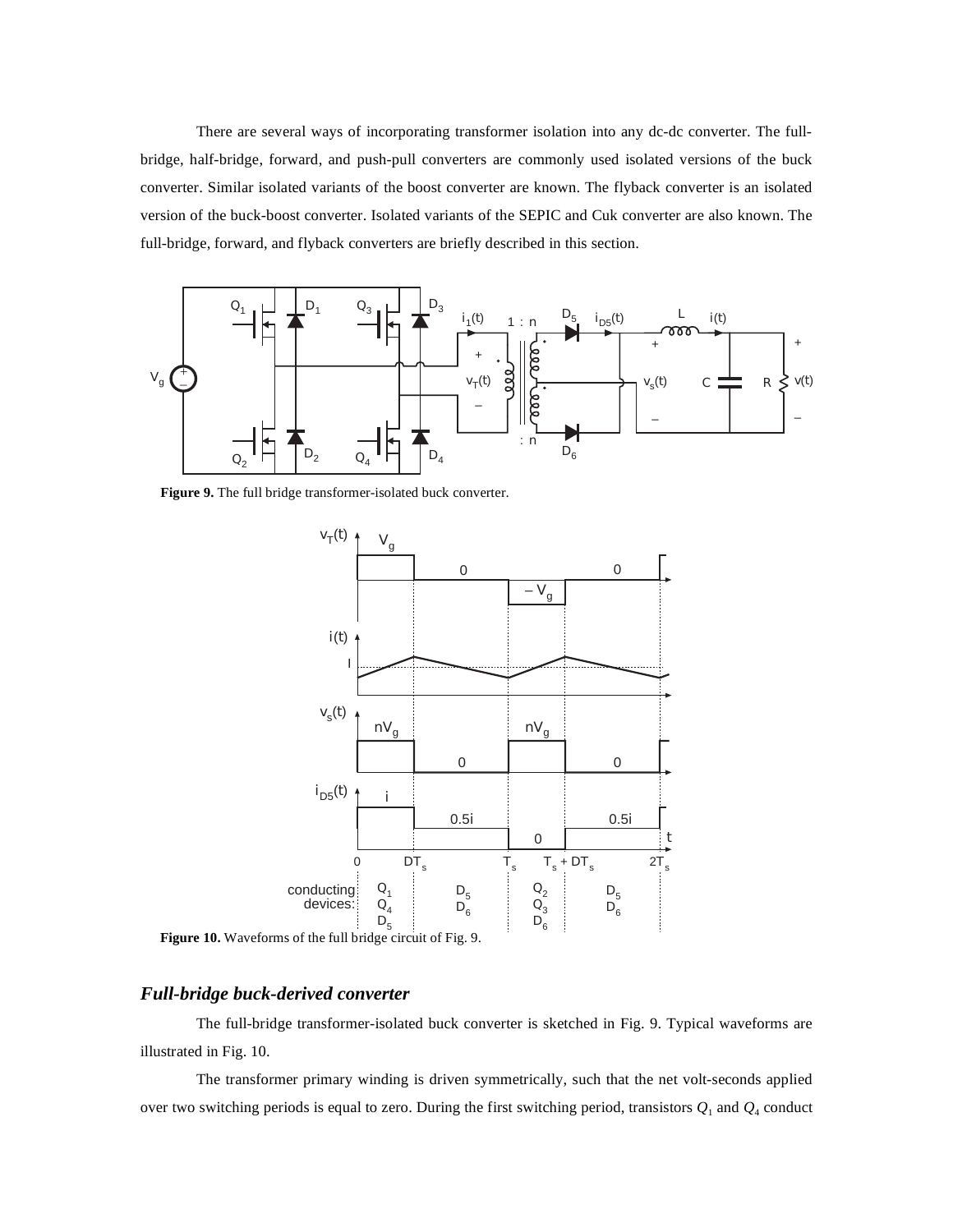for time *DT*<sub>s</sub>. The volt-seconds applied to the primary winding during this switching period are equal to  $V_gDT_s$ . During the following switching period, transistors  $Q_2$  and  $Q_3$  conduct for time  $DT_s$ , thereby applying  $-V<sub>g</sub>DT<sub>s</sub>$  volt-seconds to the transformer primary winding. Over two switching periods, the net applied voltseconds is equal to zero.

In practice, there exist small imbalances such as the small differences in the transistor forward voltage drops or transistor switching times, so that the average primary winding voltage is small but nonzero. This nonzero dc voltage can lead to transformer saturation and destruction of the converter. Transformer saturation under steady state conditions can be avoided by placing a capacitor in series with the transformer primary. Imbalances then induce a dc voltage component across the capacitor, rather than across the transformer primary. Another solution is the use of current programmed control; the series capacitor is then omitted.

By application of the principle of volt-second balance to the output filter inductor voltage, the dc load voltage can be shown to be

$$
V = nDV_{g} \tag{11}
$$

So, as in the buck converter, the output voltage can be controlled by adjustment of the transistor duty cycle *D*. An additional increase or decrease of the voltage *V* can be obtained via the physical transformer turns ratio *n*.

The full bridge configuration is typically used in switching power supplies at power levels of approximately 750 W or greater. At lower power levels, approaches such as the forward converter are preferred because of their lower parts count. Four transistors and their associated drive circuits are required. The utilization of the transformer is good, leading to small transformer size. The transformer operating frequency is one-half of the transistor switching frequency.



**Figure 11.** The forward converter, a single-transistor isolated buck converter.

## *Forward converter*

The forward converter is illustrated in Fig. 11. This transformer-isolated converter is also based on the buck converter. It requires a single transistor, and therefore finds application at power levels lower than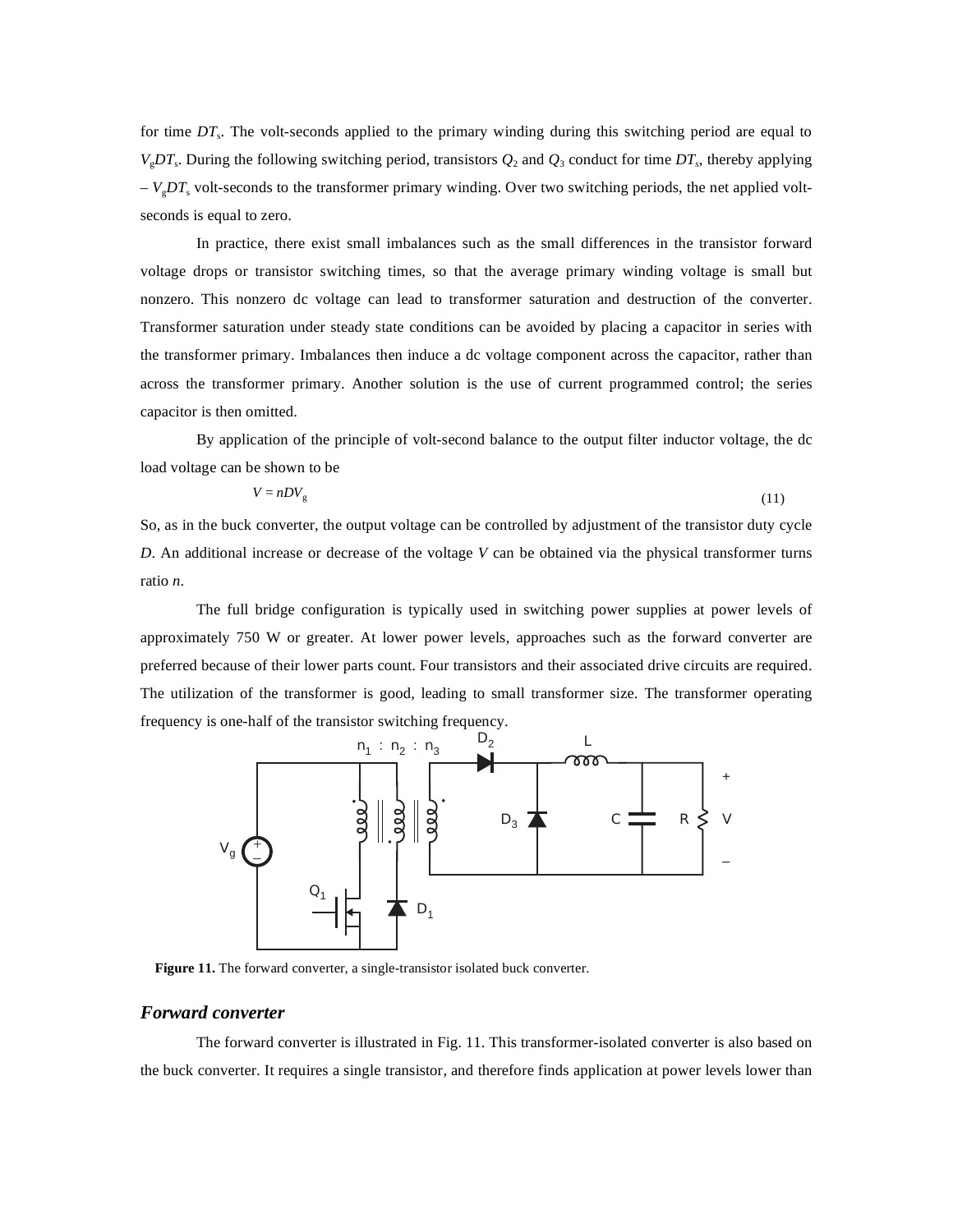those encountered in the full bridge circuit. The maximum transistor duty cycle is limited in value; for the common choice  $n_1 = n_2$ , the duty cycle is limited to the range  $D < 0.5$ .

The transformer is reset while transistor  $Q_1$  is in the off state. While the transistor conducts, the input voltage  $V<sub>g</sub>$  is applied across the transformer primary winding. This causes the transformer magnetizing current to increase. When transistor  $Q_1$  turns off, the transformer magnetizing current forwardbiases diode  $D_1$ , and hence voltage –  $V_g$  is applied to the second winding. This negative voltage causes the magnetizing current to decrease. When the magnetizing current reaches zero, diode  $D_1$  turns off. Voltsecond balance is maintained on the transformer windings provided that the magnetizing current reaches zero before the end of the switching period. It can be shown that this occurs when

$$
D \le \frac{1}{1 + \frac{n_2}{n_1}}\tag{12}
$$

For the common choice  $n_2 = n_1$ , this expression reduces to

$$
D \le \frac{1}{2} \tag{13}
$$

Hence, the maximum duty cycle is limited. If this limit is violated, then the transistor off time is insufficient to reset the transformer. There will then be a net increase in the transformer magnetizing current over each switching period, and the transformer will eventually saturate.

The converter output voltage can be found by application of the principle of inductor volt-second balance to the output filter inductor *L*. The result is

$$
V = \frac{n_3}{n_1}DV_g \tag{14}
$$

This expression is subject to the constraint given in Eq. (12).





A two-transistor version of the forward converter is illustrated in Fig. 12. Transistors  $Q_1$  and  $Q_2$ are controlled by the same gate drive signal, such that they conduct simultaneously. After the transistors turn off, the transformer magnetizing current forward-biases diodes  $D_1$  and  $D_2$ . This applies voltage –  $V_g$ across the primary winding, thereby resetting the transformer. The duty cycle is again limited to  $D < 0.5$ . This converter has the advantage that the transistor peak blocking voltage is limited to  $V_g$ , and is clamped by diodes  $D_1$  and  $D_2$ . This circuit is quite popular in power supplies having 240 Vac inputs.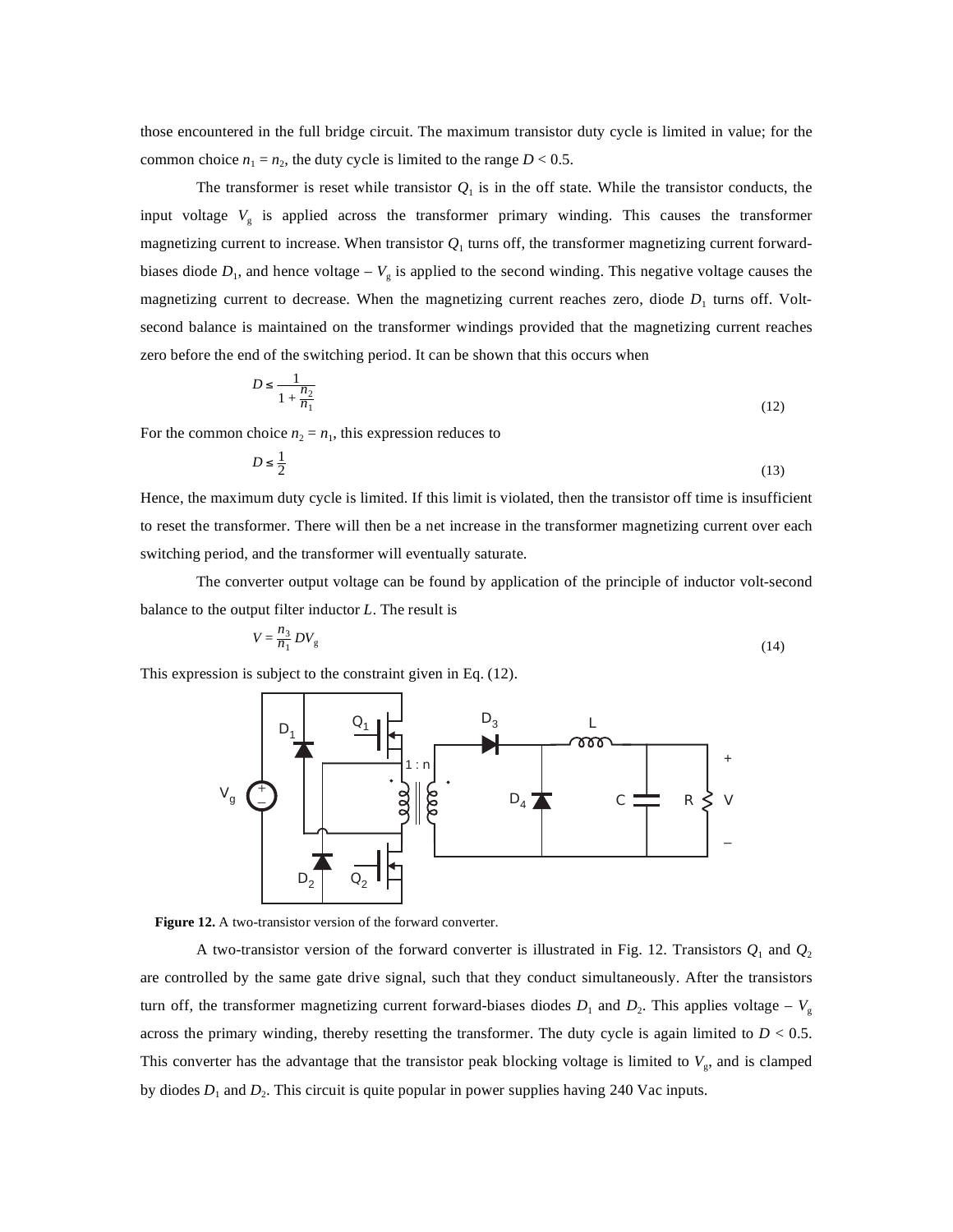

**Figure 13.** The flyback converter, a single-transistor isolated buck-boost converter.

## *Flyback converter*

The flyback converter of Fig. 13 is based on the buck-boost converter. Although the two-winding magnetic device is represented using the same symbol as the transformer, a more descriptive name is "twowinding inductor." This device is sometimes also called a "flyback transformer." Unlike the ideal transformer, current does not flow simultaneously in both windings of the flyback transformer. Rather, the flyback transformer magnetizing inductance assumes the role of the inductor of the buck-boost converter. The magnetizing current is switched between the primary and secondary windings.

When transistor  $Q_1$  conducts, diode  $D_1$  is reverse-biased. The primary winding then functions as an inductor, connected to the input source  $V_g$ . Energy is stored in the magnetic field of the flyback transformer. When transistor  $Q_1$  turns off, the current ceases to flow in the primary winding. The magnetizing current, referred to the secondary winding, now forward-biases diode  $D_1$ . Energy stored in the magnetic field of the flyback transformer is then transferred to the dc load.

Application of the principle of inductor volt-second balance to the transformer primary winding leads to the following solution for the conversion ratio of the flyback converter:

$$
M(D) = \frac{V}{V_g} = n \frac{D}{(1 - D)}
$$
\n(15)

Thus, the conversion ratio of the flyback converter is similar to that of the buck-boost converter, but with an added factor of *n*.

The flyback converter has traditionally been used in the high-voltage power supplies of televisions and computer monitors. It also finds widespread application in switching power supplies at the 50 W to 100 W power range. This converter has the advantage of very low parts count. Multiple outputs can be obtained using a minimum number of added elements: each auxiliary output requires only an additional winding, diode, and capacitor. However, in comparison with buck-derived transformer-isolated converters such as the full bridge and forward circuits, the flyback converter has the disadvantage of poor cross regulation.

#### *Switch implementation*

The switch network realization of Fig. 3 employs *single quadrant* switches. Each semiconductor element is able to conduct current of only one polarity in the on state, and block voltage of one polarity in the off state. This implies that, for proper functioning of the switch network, the source voltage, load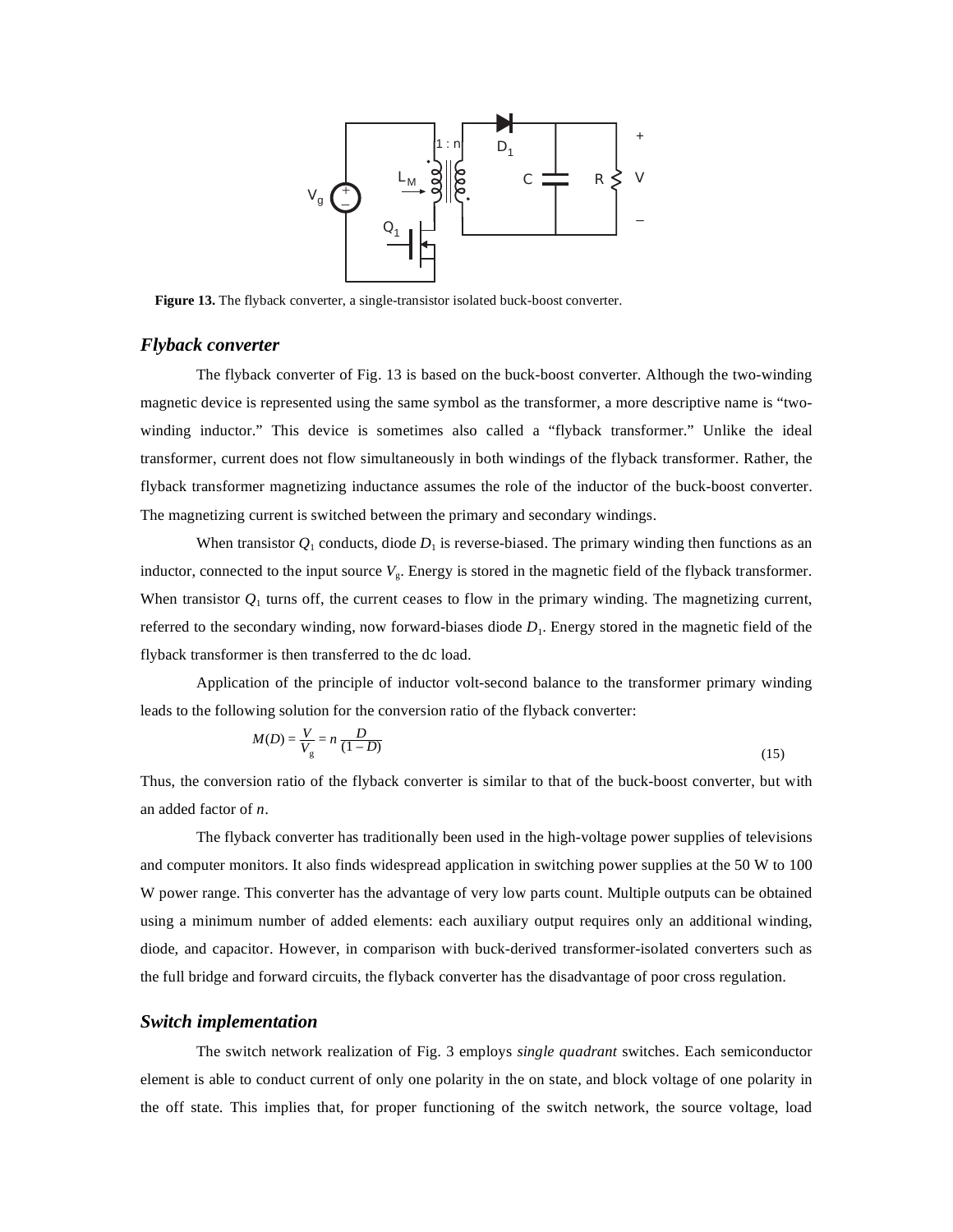

**Figure 14.** A buck converter with two-quadrant switches and bidirectional power flow. Spacecraft battery charger / discharger example.

voltage, and inductor current must all be positive. Consequently, the switch network allows the instantaneous power to flow in one direction only: from the source  $V<sub>g</sub>$  towards to load.

Bidirectional (regenerative) power flow can be obtained with a current-bidirectional *two quadrant* realization of the switch network. An example is illustrated in Fig. 14, in which a dc-dc converter interfaces batteries to the main dc power bus of a spacecraft. The anti-parallel-connected transistors and diodes form current-bidirectional switches. Transistor  $Q_2$  is driven with the complement of the  $Q_1$  drive signal, such that  $Q_2$  is off when  $Q_1$  is on, and vice-versa. To charge the battery, the inductor current  $i_L(t)$  is positive and flows through transistor  $Q_1$  and diode  $D_2$ . To discharge the battery, the current  $i_L(t)$  reverses polarity, and flows through transistor  $Q_2$  and diode  $D_1$ . In both cases, the battery voltage is less than the main dc bus voltage. The magnitude and polarity of the battery current can be controlled via adjustment of the duty cycle *D*.

*Switching loss* imposes an upper limit on the switching frequencies of practical converters. During the switching transitions, the transistor voltage and current are simultaneously large. In consequence, the transistor experiences high instantaneous power loss. This can lead to significant average power loss, even though the switching transitions are short in duration. Switching loss causes the converter efficiency to decrease as the switching frequency is increased.

Several mechanisms lead to switching loss. Significant energy can be lost during the slow switching times of minority-carrier semiconductor devices such as BJTs, IGBTs, and thyristors. The diode reverse recovery process induces substantial additional energy loss in the transistor during the transistor turn-on transition. The energy stored in the semiconductor output capacitances is dissipated during the transistor turn-on transition. Energy stored in transformer leakage inductances and other stray inductances is usually dissipated by the transistor during the turn-off transition. The total switching loss is equal to the sum of the energy losses that arise via these mechanisms, multiplied by the switching frequency.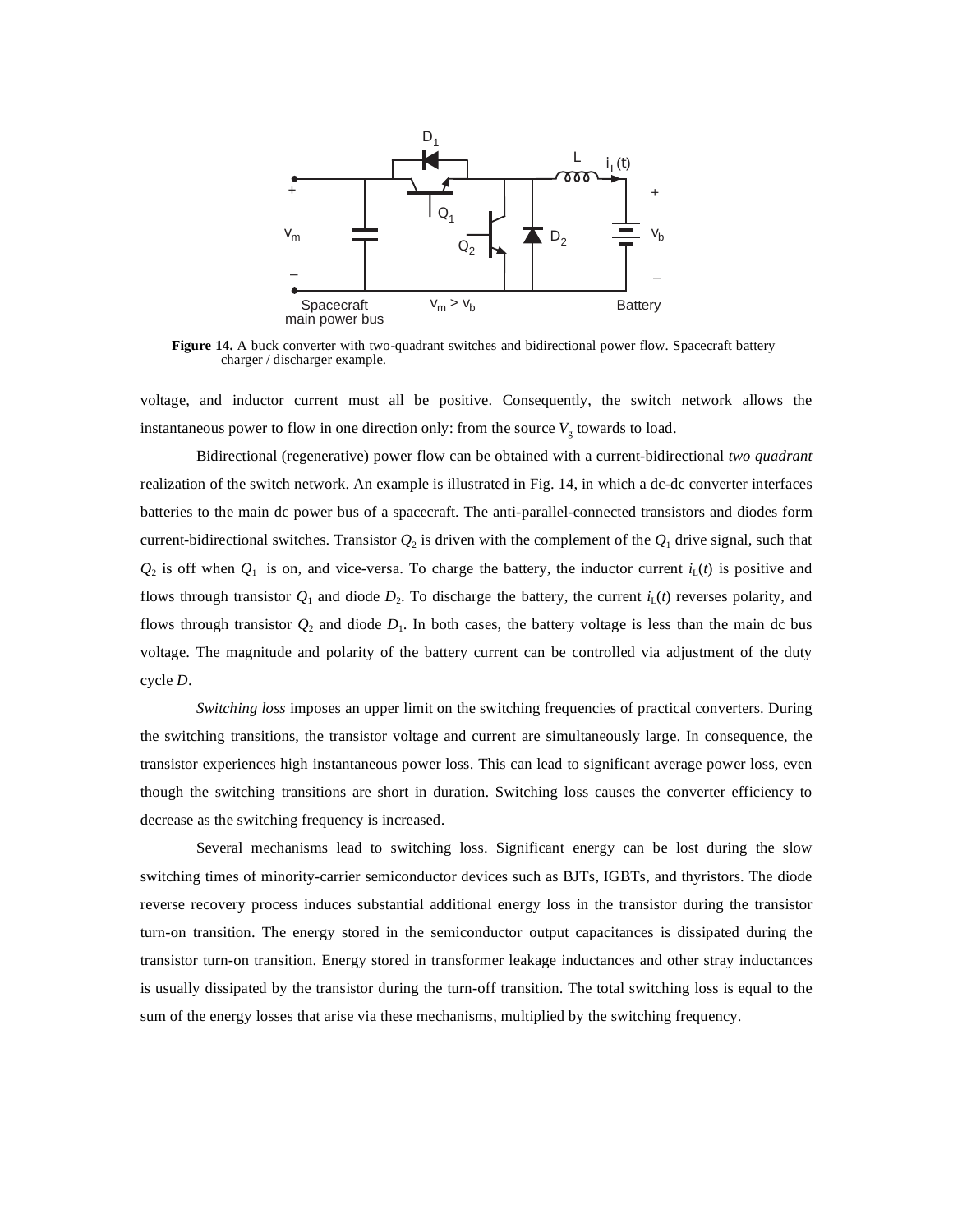# **Small-signal ac modeling**

To design the control system of a converter, it is necessary to model the converter dynamic behavior. In particular, it is of interest to determine how variations in the power input voltage  $v<sub>e</sub>(t)$ , the load current, and the duty cycle  $d(t)$  affect the output voltage. Unfortunately, understanding of converter dynamic behavior is hampered by the nonlinear time-varying nature of the switching and pulse-width modulation process. These difficulties can be overcome through the use of waveform averaging and smallsignal modeling techniques [6-12]. A well-known converter modeling technique known as *state-space averaging* is briefly described here. Results for several basic converters are listed in tabular form.

#### *State-space averaging*

*d***x**(*t*)

The state-space averaging technique generates the low-frequency small-signal ac equations of PWM dc-dc converters. Converter transfer functions and equivalent circuit models can be obtained.

The converter contains independent state variables such as inductor currents and capacitor voltages, that form the state vector  $\mathbf{x}(t)$ , and the converter is driven by independent sources that form the input vector **u**(*t*). The output vector **y**(*t*) contains dependent signals of interest. During the first subinterval, when the switches are in position 1 for time  $dT<sub>s</sub>$ , the converter reduces to a linear circuit whose equations can be written in the following state-space form:

$$
\frac{d\mathbf{x}(t)}{dt} = \mathbf{A}_1 \mathbf{x}(t) + \mathbf{B}_1 \mathbf{u}(t)
$$
  

$$
\mathbf{y}(t) = \mathbf{C}_1 \mathbf{x}(t) + \mathbf{E}_1 \mathbf{u}(t)
$$
 (16)

The matrices  $\mathbf{A}_1$ ,  $\mathbf{B}_1$ ,  $\mathbf{C}_1$ , and  $\mathbf{E}_1$  describe the network connections during the first subinterval. The duty cycle  $d(t)$  may now be a time-varying quantity. During the second subinterval, the converter reduces to another linear circuit, whose state space equations are

$$
\frac{d\mathbf{x}(t)}{dt} = \mathbf{A}_2 \mathbf{x}(t) + \mathbf{B}_2 \mathbf{u}(t)
$$
  

$$
\mathbf{y}(t) = \mathbf{C}_2 \mathbf{x}(t) + \mathbf{E}_2 \mathbf{u}(t)
$$
 (17)

The matrices  $\mathbf{A}_2$ ,  $\mathbf{B}_2$ ,  $\mathbf{C}_2$ , and  $\mathbf{E}_2$  describe the network connections during the second subinterval, of length  $(1 - d)T_s$ .

It is assumed that the natural frequencies of the converter network are much smaller than the switching frequency. This assumption coincides with the small ripple approximation, and is usually satisfied in well-designed converters. It allows the high-frequency switching harmonics to be removed by an averaging process. In addition, the waveforms are linearized about a dc quiescent operating point. The converter waveforms are expressed as quiescent values plus small ac variations, as follows:

$$
\mathbf{x}(t) = \mathbf{X} + \hat{\mathbf{x}}(t) \n\mathbf{u}(t) = \mathbf{U} + \hat{\mathbf{u}}(t) \n\mathbf{y}(t) = \mathbf{Y} + \hat{\mathbf{y}}(t) \n d(t) = D + \hat{d}(t)
$$
\n(18)

This small-signal linearization is justified provided that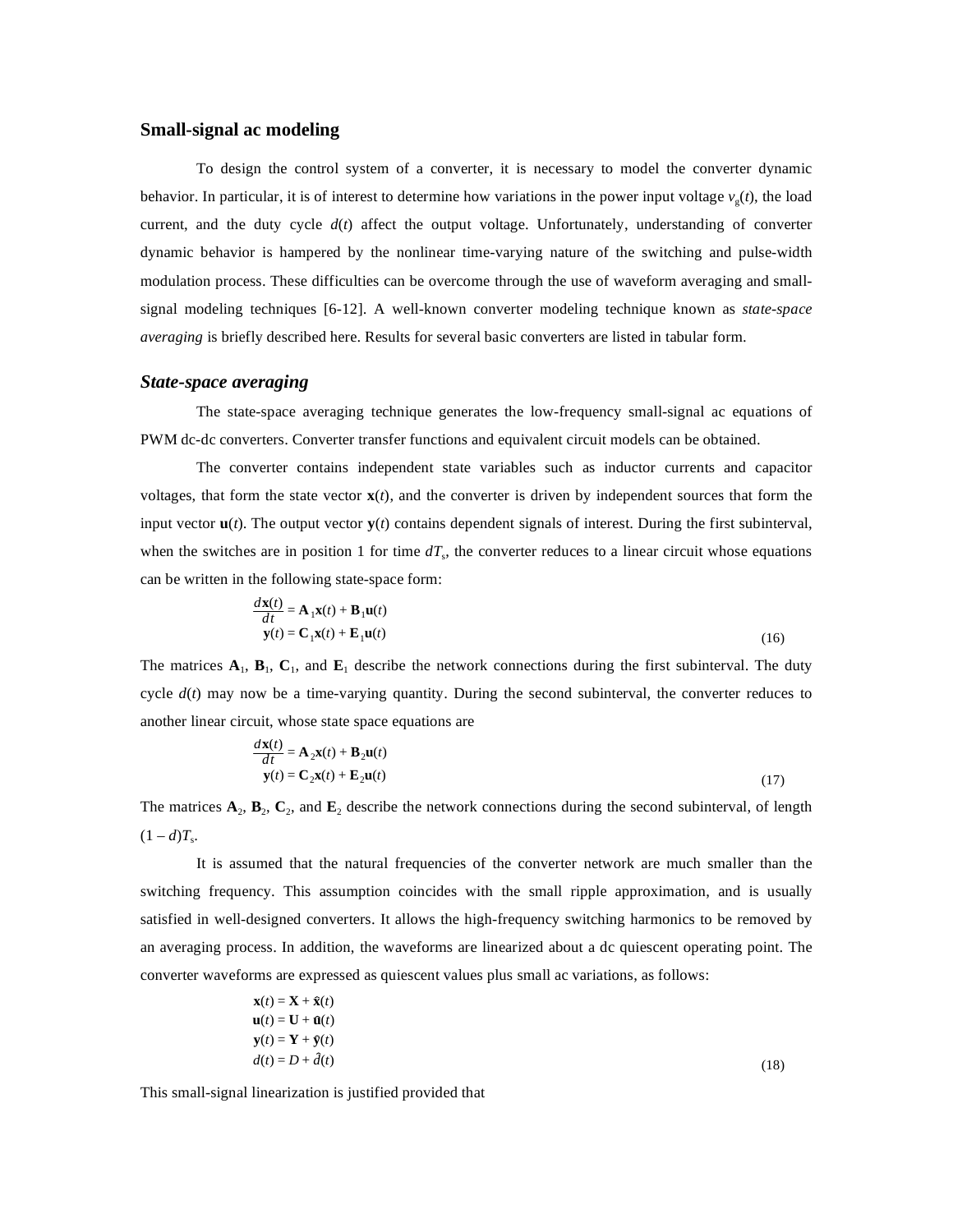$$
\begin{aligned}\n\|\mathbf{X}\| >> \|\hat{\mathbf{x}}(t)\| \\
\|\mathbf{U}\| >> \|\hat{\mathbf{u}}(t)\| \\
\|\mathbf{Y}\| >> \|\hat{\mathbf{y}}(t)\| \\
D >> |\hat{d}(t)\n\end{aligned} \tag{19}
$$

where  $\|\mathbf{x}\|$  represents the norm of vector **x**.

The state-space averaged model that describes the quiescent converter waveforms is

$$
0 = AX + BU
$$
  
Y = CX + EU (20)

where the averaged state matrices are

$$
\mathbf{A} = D\mathbf{A}_1 + (1 - D)\mathbf{A}_2
$$
  
\n
$$
\mathbf{B} = D\mathbf{B}_1 + (1 - D)\mathbf{B}_2
$$
  
\n
$$
\mathbf{C} = D\mathbf{C}_1 + (1 - D)\mathbf{C}_2
$$
  
\n
$$
\mathbf{E} = D\mathbf{E}_1 + (1 - D)\mathbf{E}_2
$$
\n(21)

The steady-state solution of the converter is

$$
\mathbf{X} = -\mathbf{A}^{-1} \mathbf{B} \mathbf{U}
$$
  

$$
\mathbf{Y} = \left( -\mathbf{C} \mathbf{A}^{-1} \mathbf{B} + \mathbf{E} \right) \mathbf{U}
$$
 (22)

The state equations of the small-signal ac model are

$$
\frac{d\hat{\mathbf{x}}(t)}{dt} = \mathbf{A}\hat{\mathbf{x}}(t) + \mathbf{B}\hat{\mathbf{u}}(t) + \left[ (\mathbf{A}_1 - \mathbf{A}_2)\mathbf{X} + (\mathbf{B}_1 - \mathbf{B}_2)\mathbf{U} \right] \hat{d}(t)
$$
  

$$
\hat{\mathbf{y}}(t) = \mathbf{C}\hat{\mathbf{x}}(t) + \mathbf{E}\hat{\mathbf{u}}(t) + \left[ (\mathbf{C}_1 - \mathbf{C}_2)\mathbf{X} + (\mathbf{E}_1 - \mathbf{E}_2)\mathbf{U} \right] \hat{d}(t)
$$
 (23)

These equations describe how small ac variations in the input vector and duty cycle excite variations in the state and output vectors.

## *Canonical model*

Equivalent circuit models of dc-dc converters can be constructed using the state-space averaged equations (20) and (23). Since all PWM dc-dc converters perform similar basic functions, one finds that the equivalent circuit models have the same form. Consequently, the *canonical circuit model* of Fig. 15 can represent the physical properties of PWM dc-dc converters.

The primary function of a dc-dc converter is the transformation of dc voltage and current levels, ideally with 100% efficiency. This function is represented in the model by an ideal *dc transformer*, denoted by a transformer symbol having a solid horizontal line. The dc transformer model has an effective turns ratio equal to the quiescent conversion ratio  $M(D)$ . It obeys all of the usual properties of transformers, except that it can pass dc voltages and currents. Although conventional magnetic-core transformers cannot pass dc voltages, we are nonetheless free to define an ideal dc transformer symbol; use of this symbol in modeling dc-dc converter properties is justified because its predictions are correct.

Small ac variations in the source voltage  $v_g(t)$  are also transformed by the conversion ratio  $M(D)$ . Hence, a sinusoidal line is added to the dc transformer symbol, to denote that it also correctly represents how small-signal ac variations pass through the converter.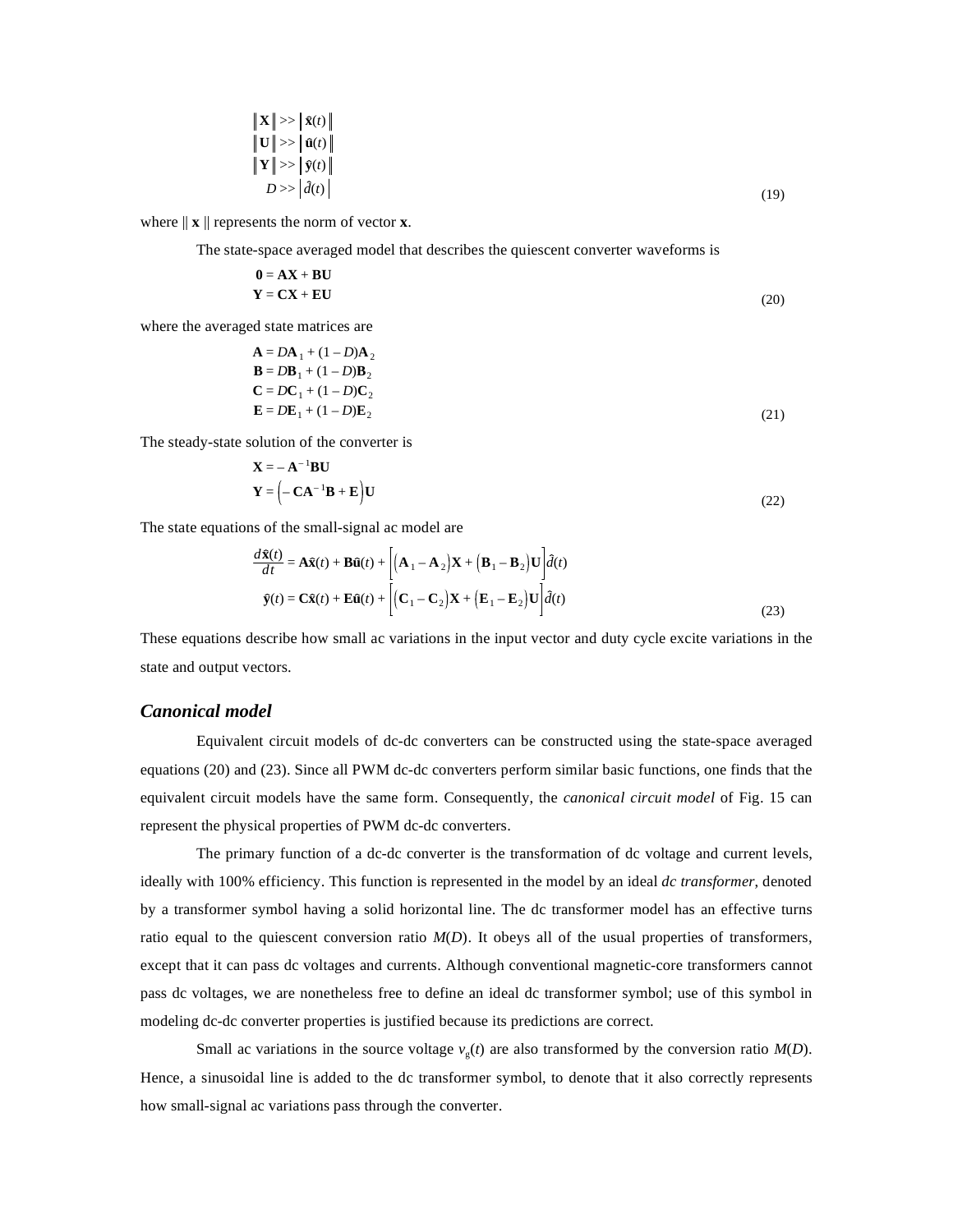

**Figure 15.** The canonical model: a small-signal equivalent circuit that models dc-dc converter dynamics and transfer functions.

Small ac variations in the duty cycle  $d(t)$  excite ac variations in the converter voltages and currents. This is modeled by the  $e(s)d$  and  $j(s)d$  generators of Fig. 15. In general, both a current source and a voltage source are required.

The converter inductors and capacitors, necessary to low-pass filter the switching harmonics, also low-pass filter ac variations. The canonical model therefore contains an effective low-pass filter. Figure 15 illustrates the two-pole low-pass filter of the buck, boost, and buck-boost converters; complex converters having additional inductors and capacitors, such as the Cuk and SEPIC, contain correspondingly complex effective low-pass filters. The element values in the effective low-pass filter do not necessarily coincide with the physical element values in the converter. In general, the element values, transfer function, and terminal impedances of the effective low-pass filter can vary with quiescent operating point.

Canonical model parameters for the ideal buck, boost, and buck-boost converters are listed in Table 1. Transformer isolated versions of the buck, boost, and buck-boost converters, such as the full bridge, forward, and flyback converters, can also be modeled using the equivalent circuit of Fig. 15 and the parameters of Table 1; one must then correctly account for the transformer turns ratio by referring all quantities to the transformer secondary.

| Converter    | M(D)    | $L_{e}$   | e(s)                                       | j(s)                 |
|--------------|---------|-----------|--------------------------------------------|----------------------|
| <b>Buck</b>  | D       |           |                                            |                      |
| <b>Boost</b> | $-D$    | $(1-D)^2$ | $\overline{(1-D)^2R}$                      | $(1-D)^2 R$          |
| Buck-boost   | $(1-D)$ | $(1-D)^2$ | $\frac{SDL}{(1-D)^2R}$<br>$\overline{D^2}$ | $\frac{1}{(1-D)^2R}$ |

**Table 1.** Canonical model parameters for several basic converters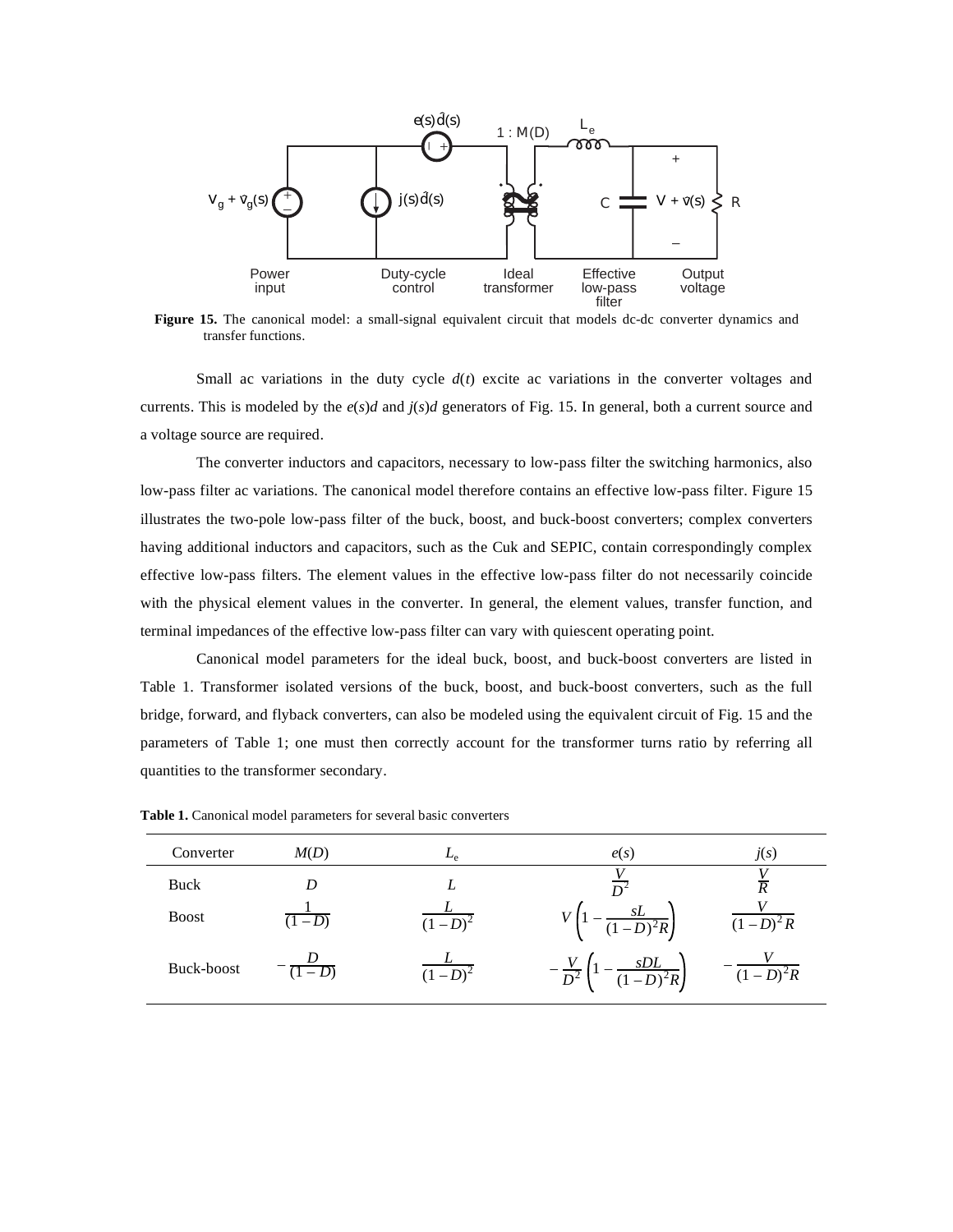#### *Small-signal transfer functions of the buck, boost, and buck-boost converters*

The canonical circuit model of Fig. 15 can be solved using conventional linear circuit analysis techniques, to find quantities of interest such as the small-signal control-to-output and line-to-output transfer functions. The control-to-output transfer function  $G_d(s)$  is the transfer function from  $d(s)$  to  $v(s)$ , with  $v_g(s)$  set to zero. The line-to-output transfer function  $G_g(s)$  is the transfer function from  $v_g(s)$  to  $v(s)$ , with  $d(s)$  set to zero. For the buck, boost, and buck-boost converters, these transfer functions can be written in the following forms

$$
G_{\rm d}(s) = G_{\rm d0} \frac{\left(1 - \frac{s}{\omega_z}\right)}{1 + \frac{s}{Q\omega_0} + \left(\frac{s}{\omega_0}\right)^2}
$$
\n
$$
G_{\rm g}(s) = G_{\rm g0} \frac{1}{1 + \frac{s}{Q\omega_0} + \left(\frac{s}{\omega_0}\right)^2}
$$
\n(24)

Expressions for the parameters of Eqs. (24) and (25) are listed in Table 2. The boost and buck-boost converters exhibit control-to-output transfer functions containing two poles and one right half-plane (nonminimum phase) zero. The buck converter  $G_d(s)$  exhibits two poles but no zero. The line-to-output transfer functions of all three converters contain two poles and no zeroes.

The results of Table 2 can be applied to transformer-isolated versions of the buck, boost, and buck-boost converters, by referring all element values to the transformer secondary side. Equation (25) must also be multiplied by the transformer turns ratio.

The control systems of boost and buck-boost converters tend to be destabilized by the presence of the right-half plane (RHP) zero in the control-to-output transfer function. This occurs because, during a transient, the phase lag of the RHP zero causes the output to initially change in the wrong direction. When a RHP zero is present, it is difficult to obtain an adequate phase margin in conventional single-loop feedback systems having wide bandwidth. Prediction of the RHP zero, and the consequent explanation of why the feedback loops controlling continuous conduction mode boost and buck-boost converters tend to oscillate, was one of the early successes of averaged converter modeling and state-space averaging.

| Converter         | $G_{g0}$ | $G_{d0}$   | $\omega_0$          |                            | $\omega_{z}$ |
|-------------------|----------|------------|---------------------|----------------------------|--------------|
| Buck              | D        |            | ÆС                  |                            | $\infty$     |
| <b>Boost</b>      | $(1-D)$  | $-D$       | $-D$<br>$\sqrt{LC}$ | $(1-D)R\sqrt{\frac{C}{L}}$ |              |
| <b>Buck-Boost</b> | $(1-D)$  | $D(1-D)^2$ | $-D$<br>ÆС          | $(1-D)R\sqrt{\frac{C}{L}}$ |              |

**Table 2** Small-signal transfer function parameters for basic dc-dc converters